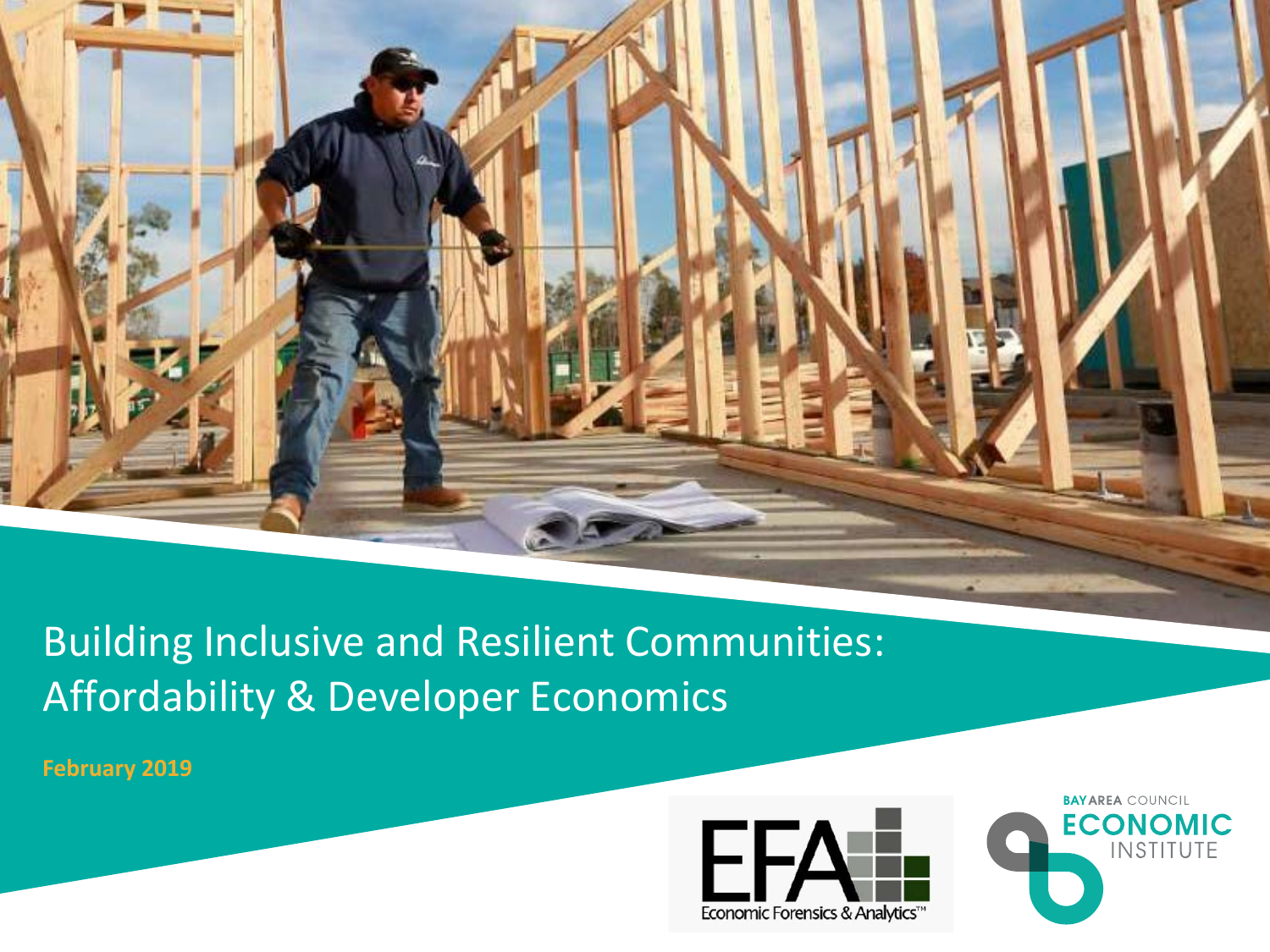# Housing Affordability in Sonoma County

- Real wages in Sonoma County are up **6%** since 2011;
- Rents are up **32%** and home prices are up **58%;**
- 78,567 households spend more than 30% of their income on housing costs, or **40.6%** of households.

#### **% of Households Cost-Burdened**

| <b>Bay Area Counties</b> |     |
|--------------------------|-----|
| Sonoma                   | 41% |
| Contra Costa             | 38% |
| <b>Marin</b>             | 38% |
| Napa                     | 38% |
| Solano                   | 38% |
| Alameda                  | 37% |
| San Mateo                | 36% |
| Santa Clara              | 36% |
| San Francisco            | 33% |
| Bay Area                 | 37% |

Source: American Community Survey, one-year estimates 2017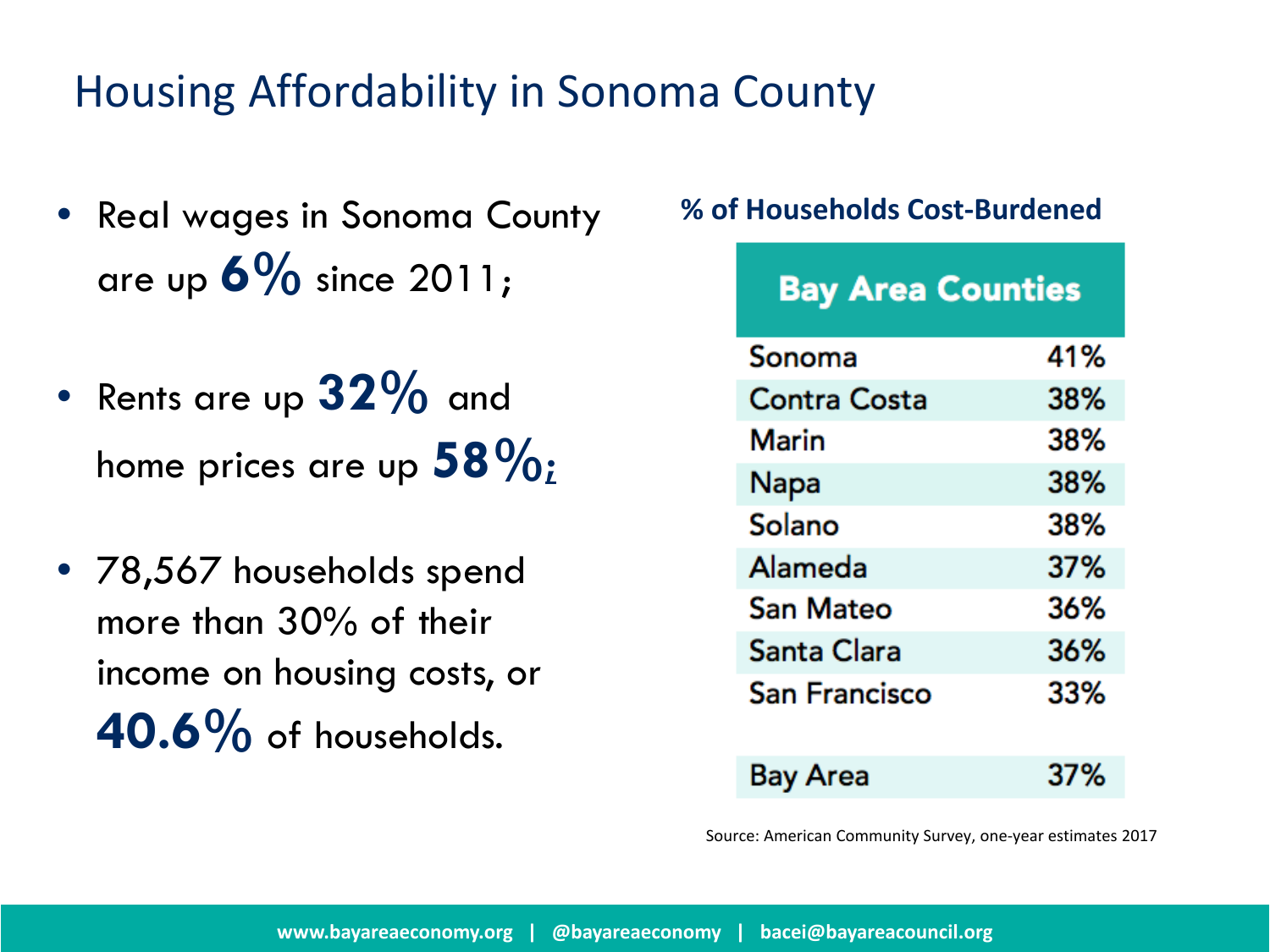# Housing Affordability in Sonoma County by Race

|                         | <b>Race/Ethnicity</b>   |                     |
|-------------------------|-------------------------|---------------------|
|                         | Share of all households | Share cost burdened |
| <b>White</b>            | 64%                     | 31%                 |
| Latinx                  | 27%                     | 41%                 |
| Asian                   | 5%                      | 22%                 |
| Other                   | 3%                      | 36%                 |
| <b>African American</b> | 2%                      | 34%                 |

Source: American Community Survey, one-year estimates 2017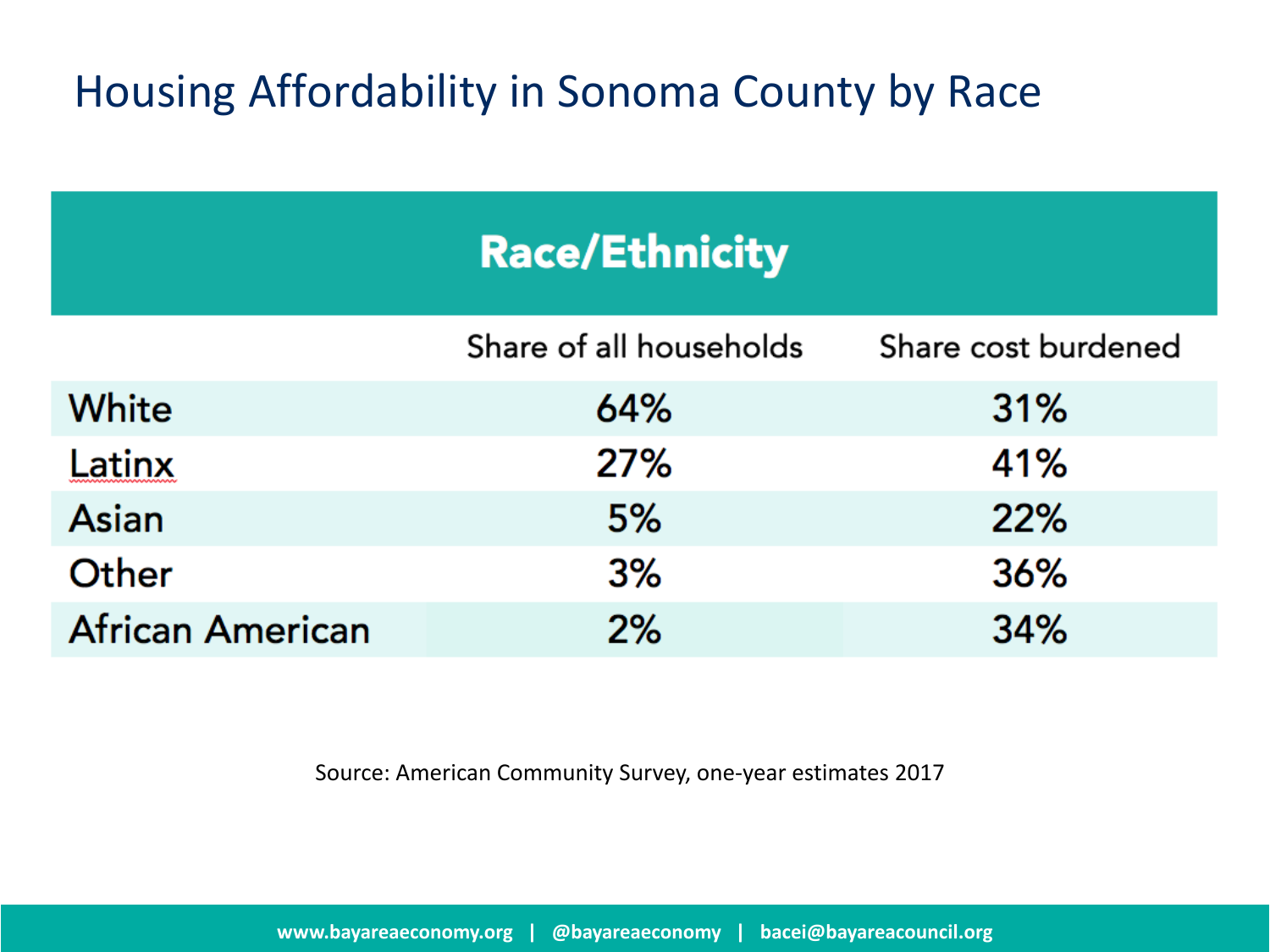# Change in Population and Housing, 2011-2018

|                      |                   | <b>Housing</b> | Single-       | Multi-        | <b>Mobile</b>  |
|----------------------|-------------------|----------------|---------------|---------------|----------------|
| <b>Sonoma County</b> | <b>Population</b> | <b>Units</b>   | <b>Family</b> | <b>Family</b> | <b>Home</b>    |
| Cloverdale           | 516               | 41             | 9             | 32            | $\overline{0}$ |
| Cotati               | 451               | 37             | 31            | 6             | $\overline{0}$ |
| Healdsburg           | 807               | 189            | 123           | 66            | $\overline{0}$ |
| Petaluma             | 4,767             | 699            | 387           | 312           | $\overline{0}$ |
| <b>Rohnert Park</b>  | 2,804             | 265            | 181           | 84            | $\overline{0}$ |
| <b>Santa Rosa</b>    | 10,673            | 869            | (616)         | 1,170         | 315            |
| Sebastopol           | 407               | 44             | 35            | 8             | 1              |
| Sonoma               | 742               | 124            | 85            | 43            | (4)            |
| Windsor              | 1,259             | 154            | 44            | <u>111</u>    | (1)            |
| Incorporated         |                   |                |               |               |                |
| <b>Areas</b>         | 22,426            | 2,422          | 279           | 1,832         | 311            |
| Unincorporated       |                   |                |               |               |                |
| County               | (2, 972)          | (3, 415)       | (2,965)       | (220)         | (230)          |
| <b>County Total</b>  | 19,454            | (993)          | (2,686)       | 1,612         | 81             |

Source: California Department of Finance [\(http://www.dof.ca.gov/Forecasting/Demographics/Estimates/](http://www.dof.ca.gov/Forecasting/Demographics/Estimates/)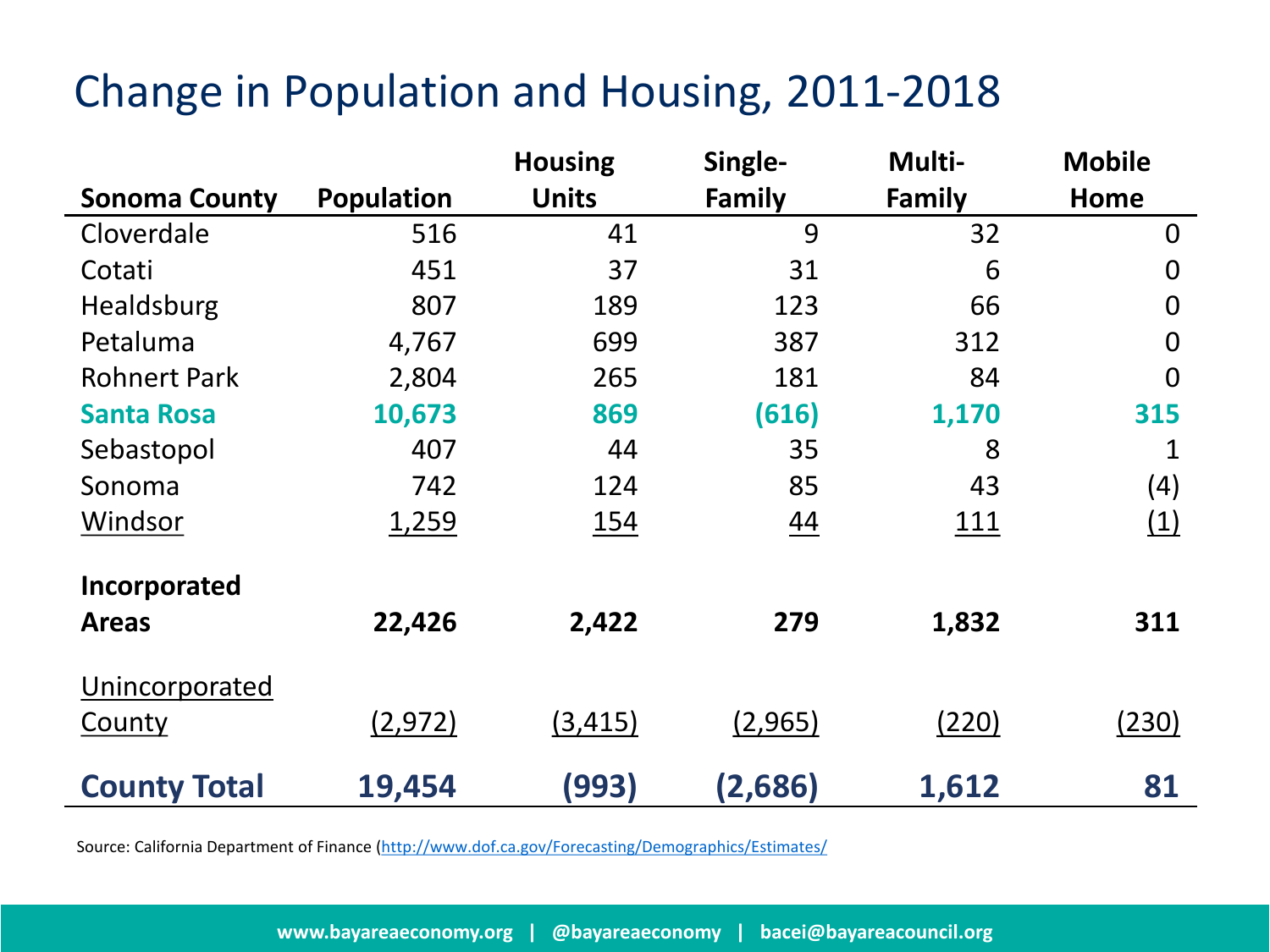# Housing permits remain low in the North Bay

| Year            | Sonoma                                                                                                            | <b>Napa</b> | <b>Marin</b> | <b>Mendocino</b> | <u>Lake</u> |
|-----------------|-------------------------------------------------------------------------------------------------------------------|-------------|--------------|------------------|-------------|
| Baseline (1999) | 183,153                                                                                                           | 48,554      | 104,990      | 36,937           | 32,528      |
| 2000            | 2,119                                                                                                             | 539         | 455          | 273              | 132         |
| 2001            | 1,819                                                                                                             | 790         | 197          | 319              | 102         |
| 2002            | 1,443                                                                                                             | 633         | 303          | 358              | 305         |
| 2003            | 1,584                                                                                                             | 577         | 653          | 396              | 419         |
| 2004            | 1,424                                                                                                             | 665         | 646          | 367              | 544         |
| 2005            | 1,742                                                                                                             | 635         | 519          | 289              | 474         |
| 2006            | 1,420                                                                                                             | 285         | 375          | 279              | 466         |
| 2007            | 971                                                                                                               | 275         | 284          | 225              | 345         |
| 2008            | 563                                                                                                               | 220         | 210          | 144              | 127         |
| 2009            | 383                                                                                                               | 128         | 120          | 113              | 57          |
| 2010            | 312                                                                                                               | 110         | 133          | 126              | 46          |
| 2011            | 469                                                                                                               | 132         | 110          | 104              | 43          |
| 2012            | 328                                                                                                               | 108         | 136          | 72               | 40          |
| 2013            | 483                                                                                                               | 83          | 199          | 111              | 48          |
| 2014            | 437                                                                                                               | 104         | 218          | 106              | 45          |
| 2015            | 458                                                                                                               | 171         | 223          | 106              | 71          |
| 2016            | 656                                                                                                               | 209         | 97           | 120              | 241         |
| 2017            | 1,178                                                                                                             | 183         | 94           | 192              | 159         |
| <b>Average</b>  | 988                                                                                                               | 325         | 276          | 206              | 204         |
|                 | Source: FRED database (http://fred.stlouisfed.org), "Baseline" represents total housing units at January 1, 2000. |             |              |                  |             |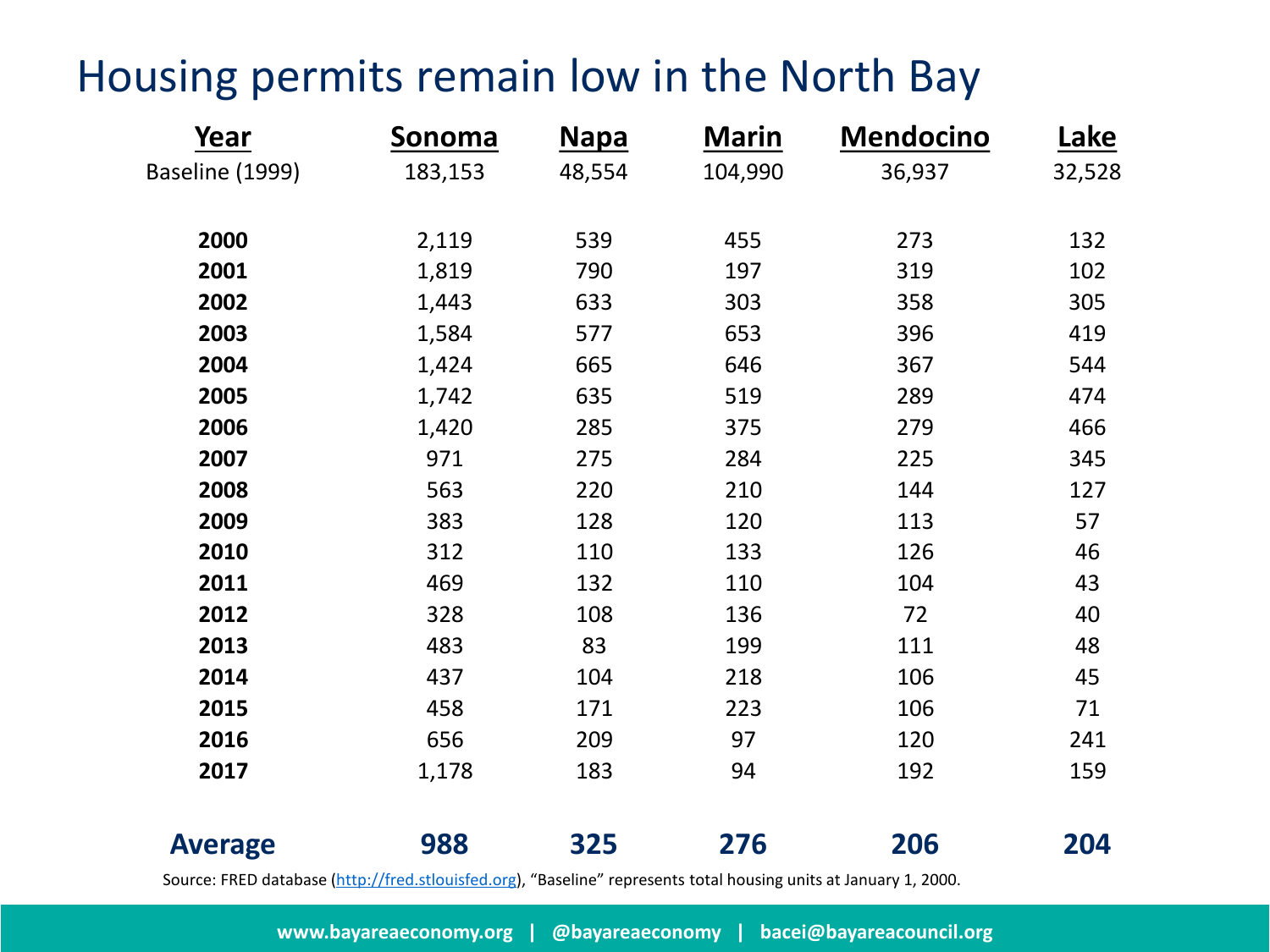# Permitted Projects (2007-Present)

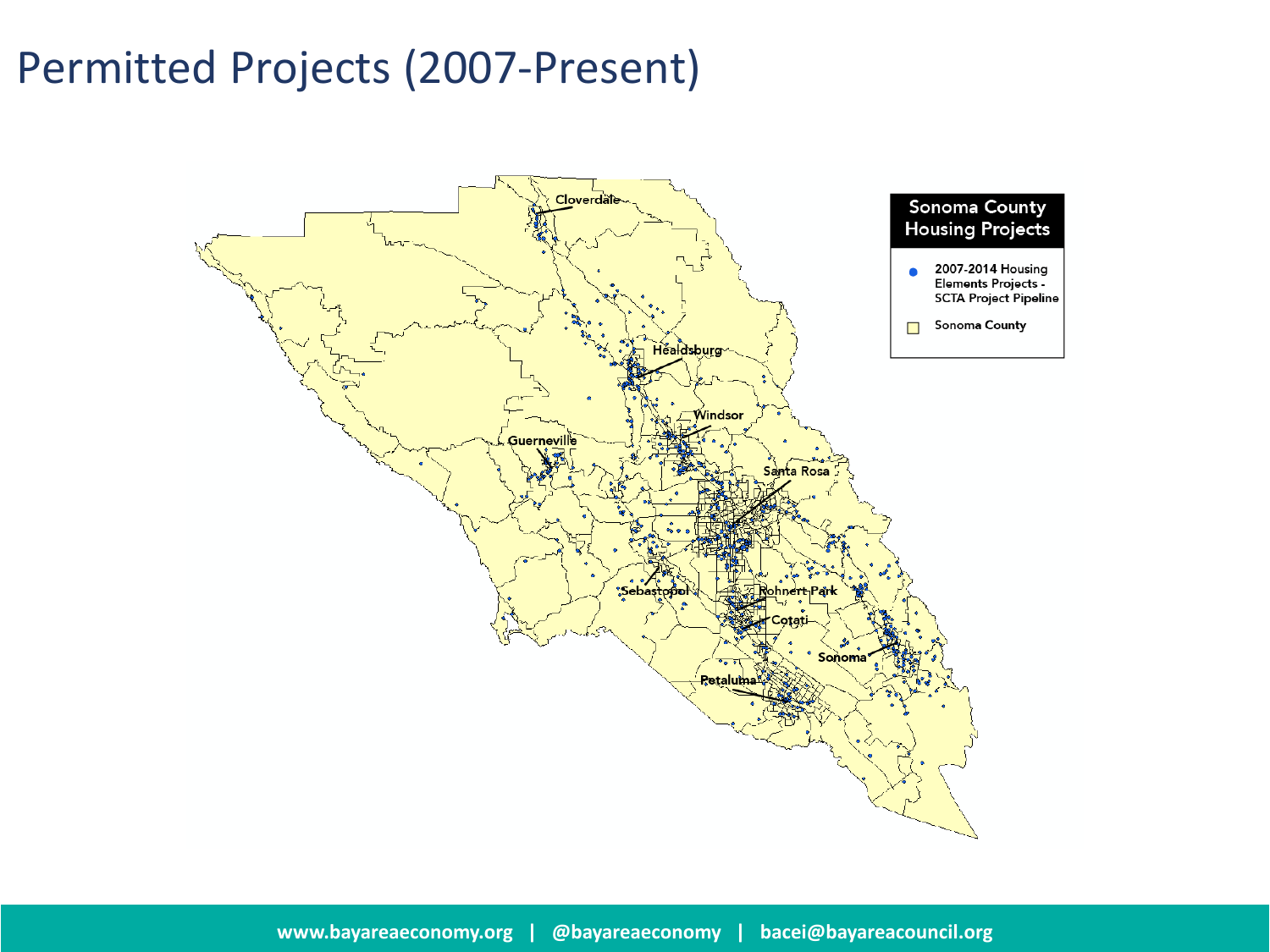## Housing Element Identified Projects (2015-2023)

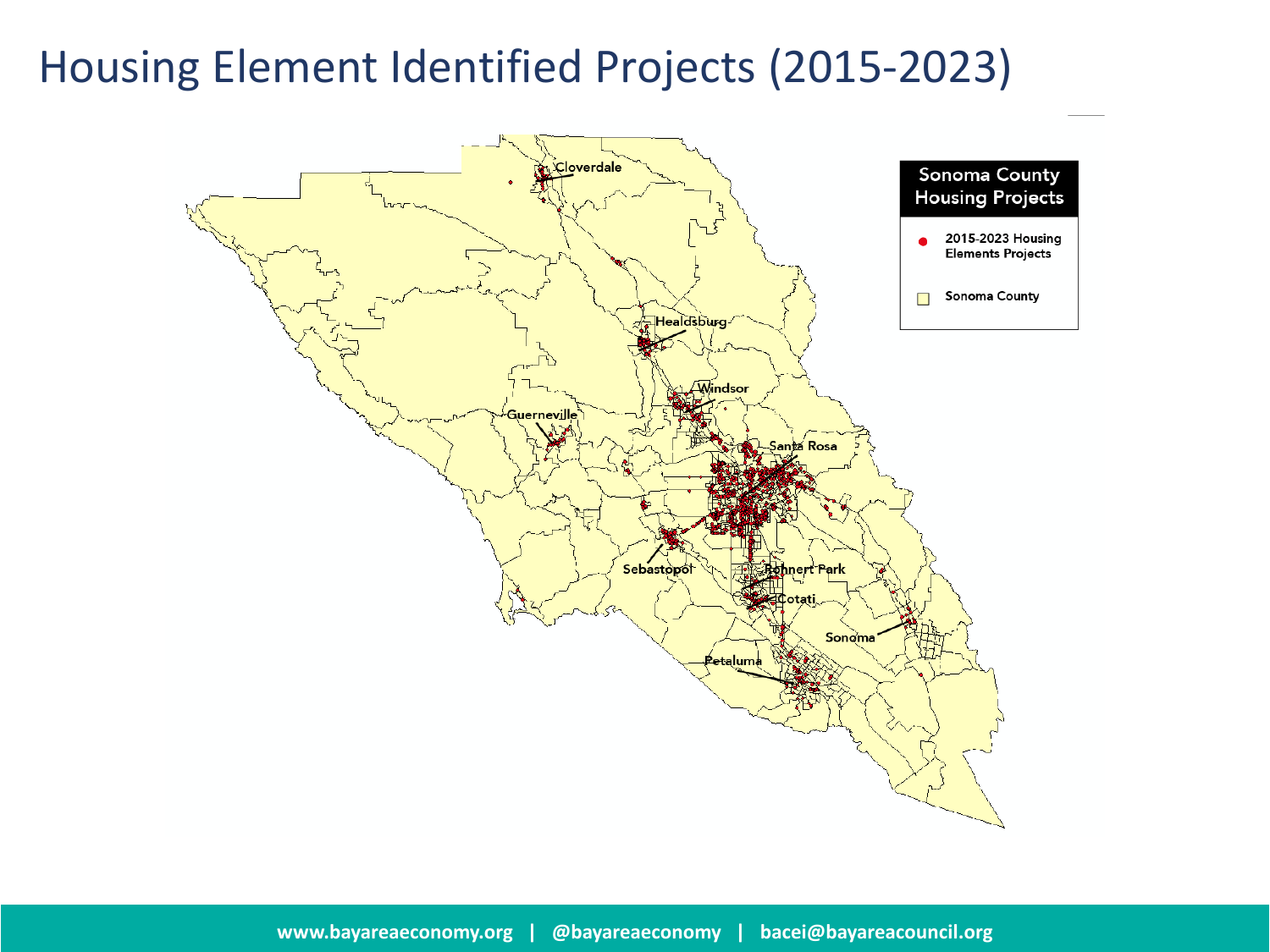### Sonoma County Off Pace to Produce 30k units in 30 years



Source: Plan Bay Area 2040; there are 203,579 units as of 2018.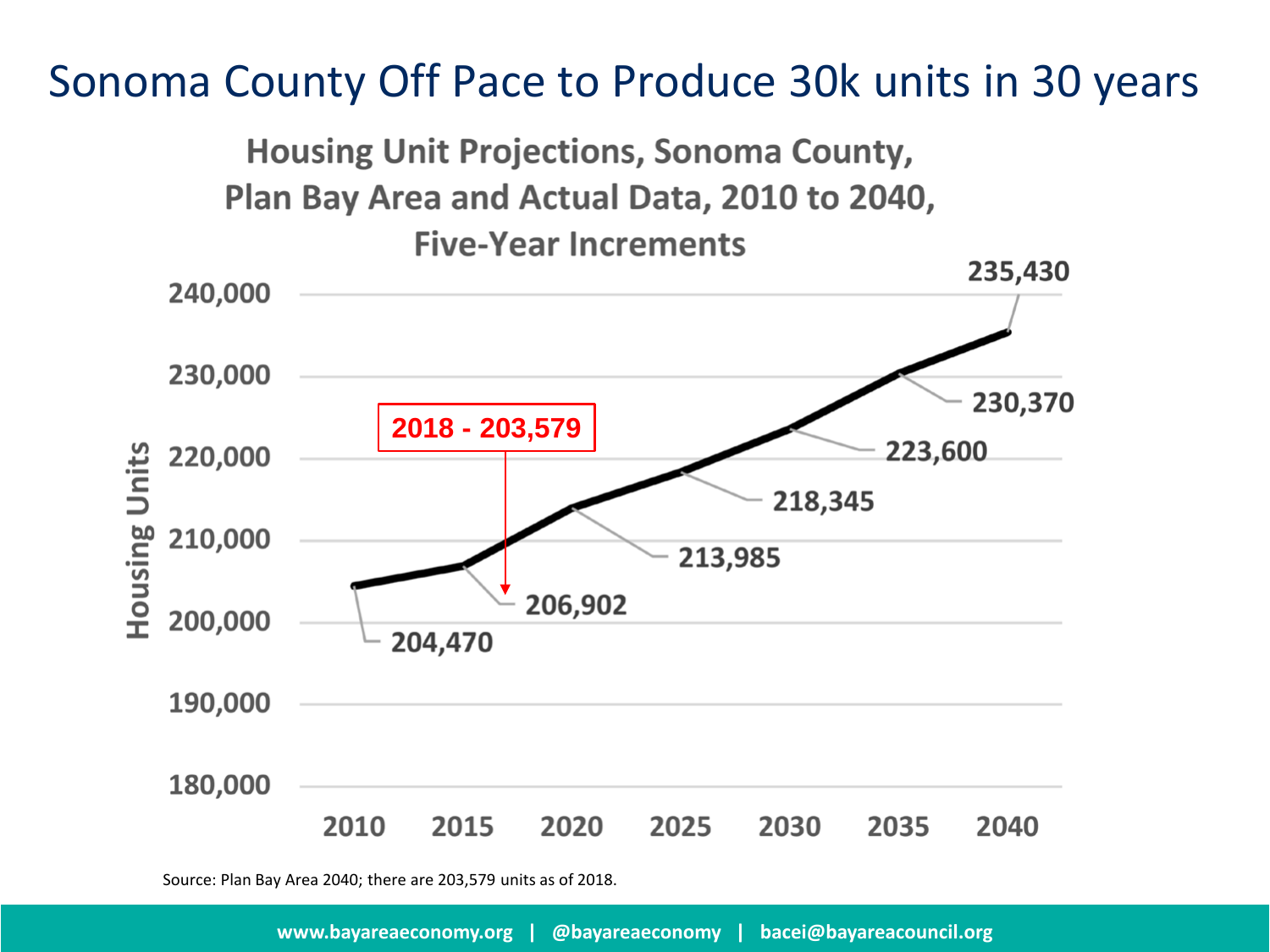## What are some key developer considerations?

- **Cost of Land Acquisition**
- **Interest Rates on Borrowed Funds / Financing Costs**
- **Capitalization Rate / Equity Hurdle**
- **Rents / Sales Price (+ any restrictions on rents)**

#### • **Hard Costs per square foot or per unit:**

- Contractor/sub-contractor costs
- Materials
- Infrastructure costs specific to site
- Parking construction

### • **Soft Costs per square foot or per unit:**

- Fees and permit costs
- Community benefit agreements
- Environmental Impact Review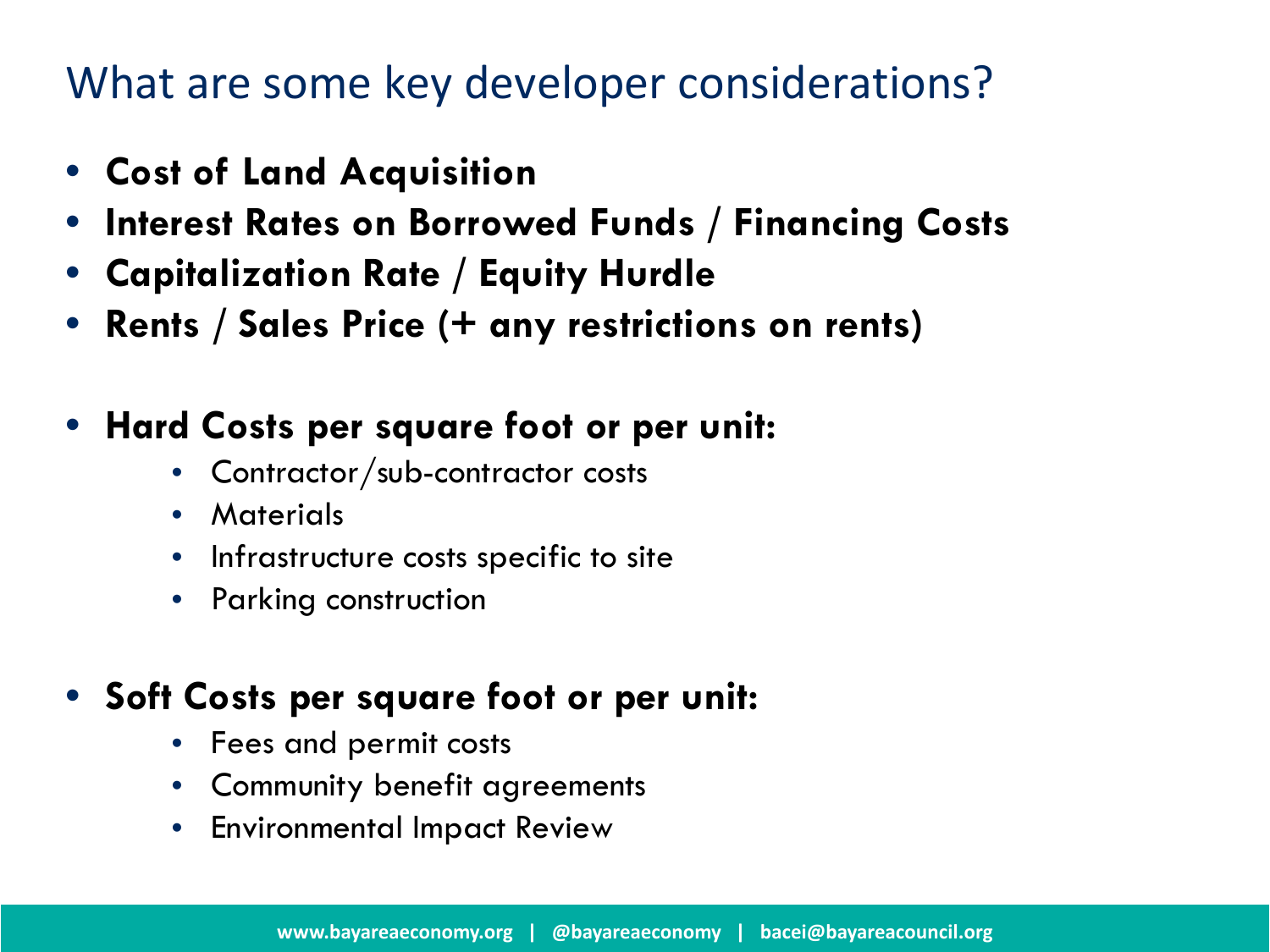# How rising costs and higher fees can kill a project…

| \$750,000<br><b>Market Price:</b>                       |           | Market Price:                       | \$750,000  |
|---------------------------------------------------------|-----------|-------------------------------------|------------|
| Less Soft Costs/Indirect:                               | \$60,000  | Less Soft Costs/Indirect:           | \$60,000   |
| Less City/Utility fees:                                 | \$60,000  | Less Fees (+20k affordable fee):    | \$80,000   |
| <b>Less Construction Cost:</b>                          | \$400,000 | <b>Construction costs rise 10%:</b> | \$440,000  |
| Less Structured Parking:                                | \$50,000  | Less Structured Parking:            | \$50,000   |
| Less Financing/Carry:                                   | \$50,000  | <b>Less Financing Costs:</b>        | \$50,000   |
| Less Equity Return/Profit                               | \$80,000  | Less 10% Equity Hurdle/Profit:      | \$80,000   |
| <b>AVAILABLE FOR LAND:</b><br>x200 units - \$10,000,000 | \$50,000  | <b>AVAILABLE FOR LAND:</b>          | $$-10,000$ |

#### GO: IF SELLER WILL SELL AT THIS PRICE

STOP: Buyer loses money Seller operates current land use (mini-mall, garage, gas station, industrial building)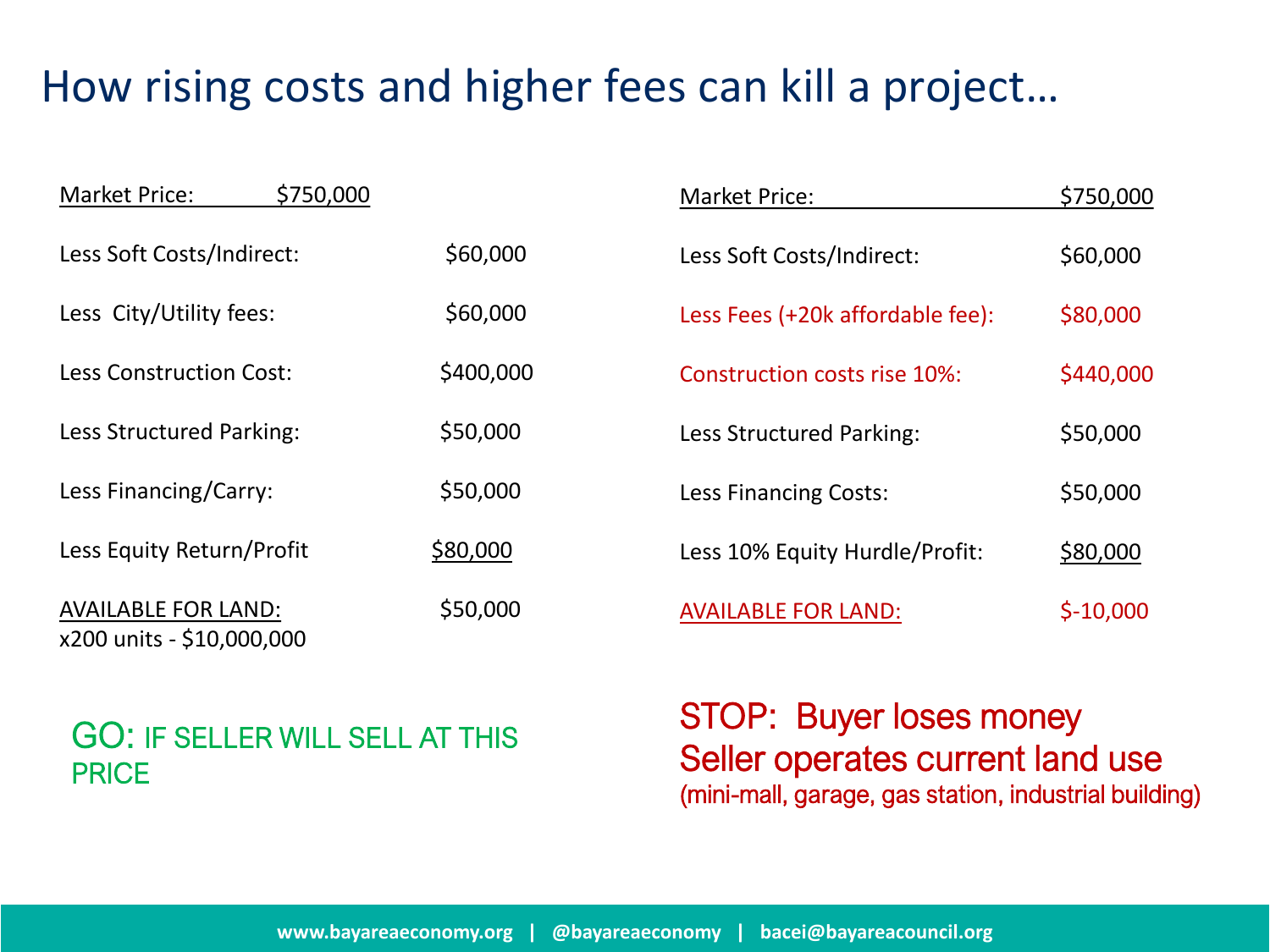# How delay and permitting time can kill a project…



**Delays reduce the window of time where development deals are feasible Dense infill works during high points in rent cycle** 

- Single-family works longer because it can be lowest cost to build
- Mid-rise works in higher price locations for shorter time, missing the cycle stops deals
- High-rise works only in high price locations at high point in cycle
- Any increase in costs reduces production window, and raises costs by compressing period of time when building works economically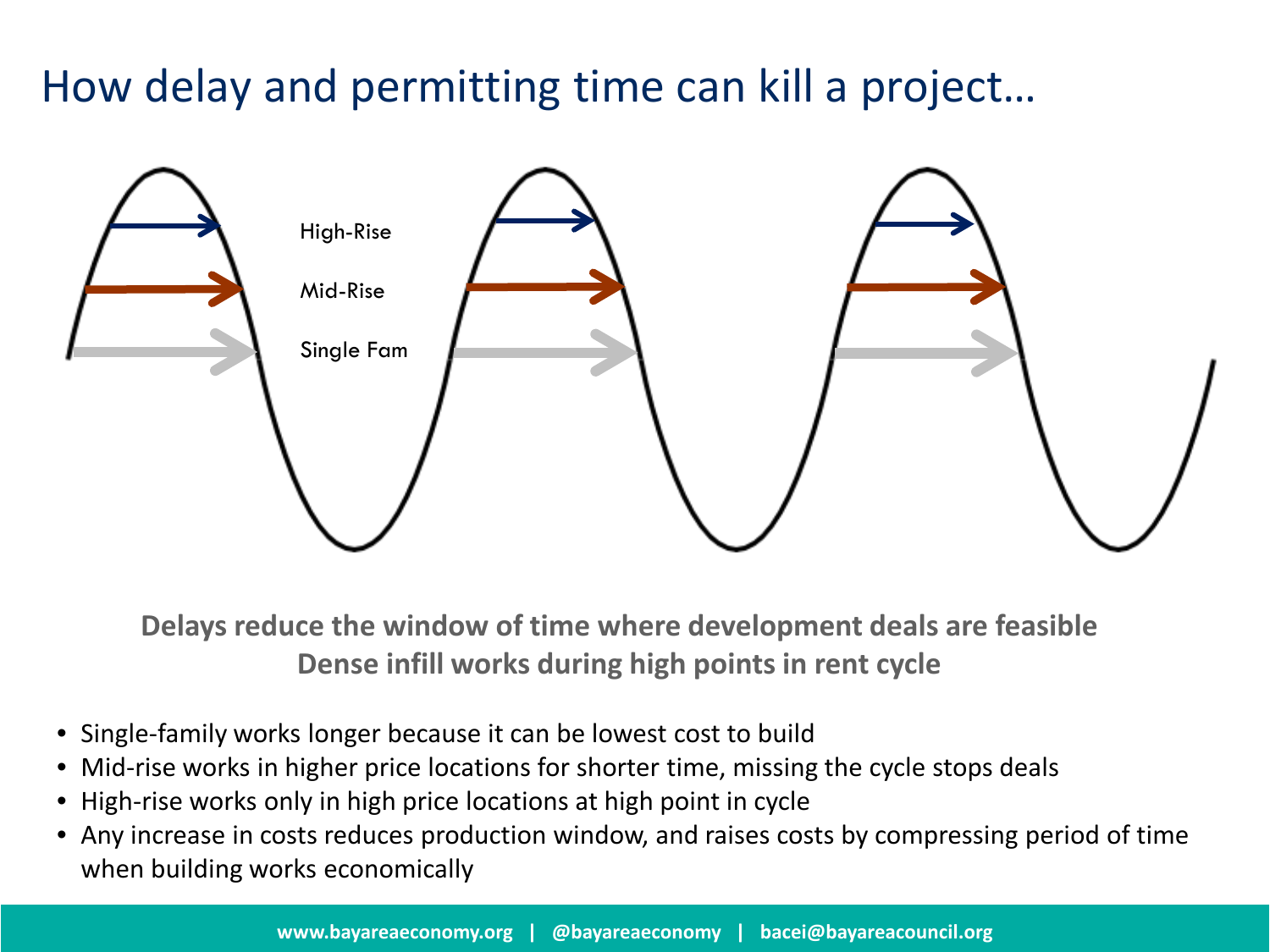# Using four hypothetical projects as case studies for how developer math work